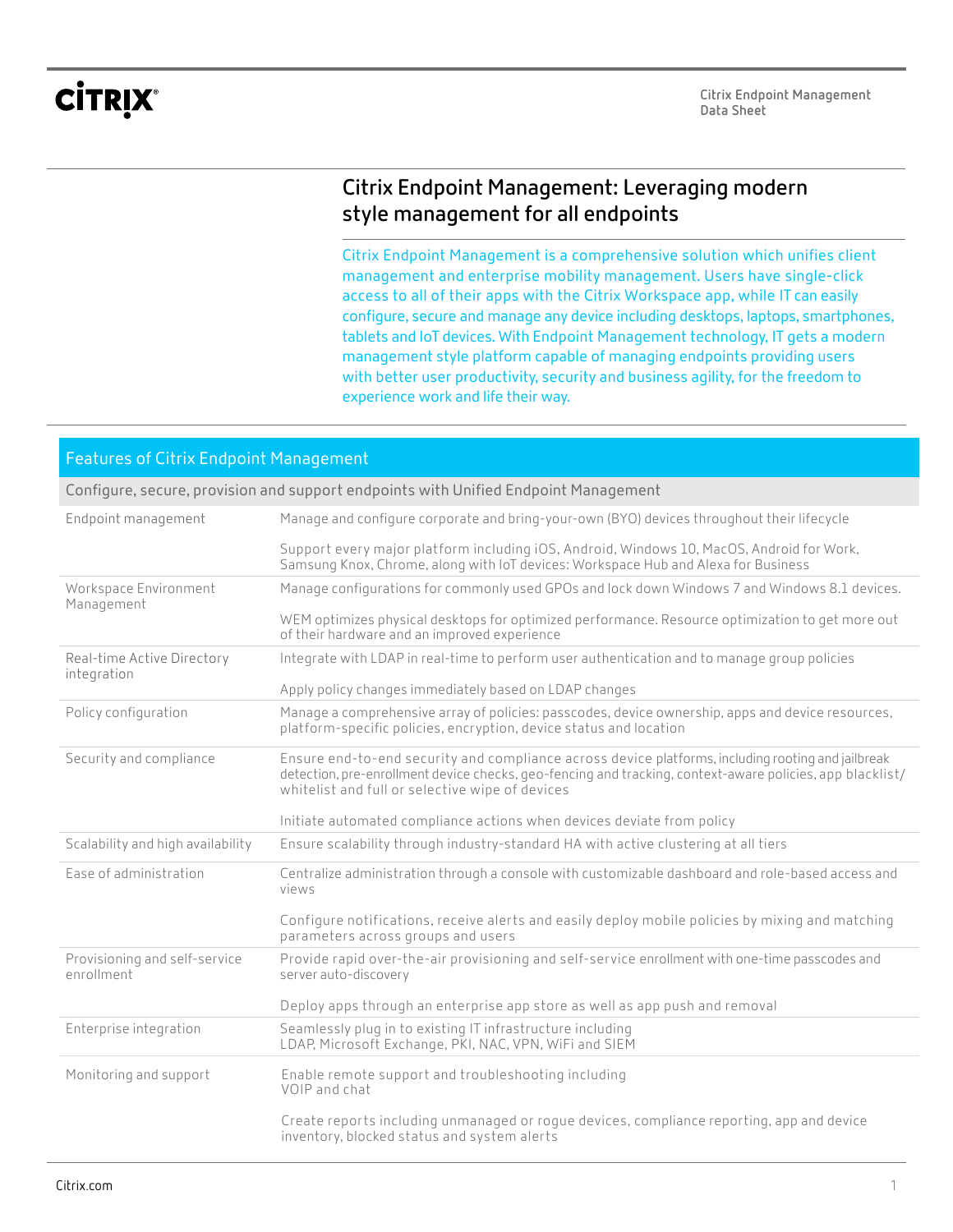| App management with largest ecosystem of apps built for business including Multi-MAM support |                                                                                                                                                                                                                            |  |
|----------------------------------------------------------------------------------------------|----------------------------------------------------------------------------------------------------------------------------------------------------------------------------------------------------------------------------|--|
| Device decommissioning                                                                       | Automatically decommission devices if they are lost or based<br>on user status in Active Directory                                                                                                                         |  |
|                                                                                              | Perform selective or full wipe of devices based on status                                                                                                                                                                  |  |
| Self-service web portal                                                                      | Allow mobile users to locate, lock or wipe lost/stolen devices without waiting for Help Desk<br>support.                                                                                                                   |  |
| Mobile Application Management                                                                | Deliver any mobile app to devices with a native user experience                                                                                                                                                            |  |
| App security                                                                                 | Use mobile app container technology to separate mobile enterprise apps and data from personal<br>apps                                                                                                                      |  |
|                                                                                              | 50+ MAM policies that do not require device enrollment                                                                                                                                                                     |  |
|                                                                                              | Secure business apps and data with encryption and mobile DLP technologies                                                                                                                                                  |  |
| Control app interactions                                                                     | Enable seamless communication between mobile productivity apps                                                                                                                                                             |  |
|                                                                                              | Enforce policies around activities such as cut-and-paste between apps                                                                                                                                                      |  |
| Multi MAM support                                                                            | MAM flexibility so that you can apply the level of control your security policies require including 3rd party app<br>store apps and Intune for O365 apps, as well as support for Samsung KNOX, SAFE and Android containers |  |
| App policies                                                                                 | Implement granular policy-based management and access controls over HTML5 and native mobile apps                                                                                                                           |  |
| MDX SDK                                                                                      | Enable any mobile app with MDX SDK                                                                                                                                                                                         |  |
|                                                                                              | Wrap any mobile or SaaS app to be imported into Endpoint Management with no additional<br>development needed                                                                                                               |  |

| Secure email and browser apps                                         |                                                                                                                                                                                                                                                 |
|-----------------------------------------------------------------------|-------------------------------------------------------------------------------------------------------------------------------------------------------------------------------------------------------------------------------------------------|
| Secure Mail                                                           | Provide containerized, native mobile email, calendar and contacts app for iOS and Android devices<br>that leverages unique security features including multiple layers of encryption and micro-VPN<br>technology for application data isolation |
| Conference services integration                                       | Enable users to automatically launch and join conference services such as GoToMeeting, Skype for<br>Business, Webex and Lync directly from their Secure Mail calendars with Fast Dial and Fast Join                                             |
| Business-class workflows for<br>email attachments with Secure<br>Mail | Easily access, sort and save email attachments with the Secure Mail attachment repository. Allow<br>attachments from device photo gallery with simple to use "Attach Last Photo" option.                                                        |
| Advanced email capabilities                                           | Support HTML emails, Office 365, Lotus Notes, Out-Of-Office (OOO) notifications, S/MIME encryption,<br>and Free/Busy calendar integration                                                                                                       |
| Information Rights Management<br>(IRM) support                        | Enable Secure Mail to support exchange Information Rights Management (IRM) capabilities, which<br>allows a sender to prevent recipients from forwarding, modifying, printing, faxing, saving, or<br>cutting and pasting the message content     |
| Secure Web                                                            | Provide a full-featured secure mobile browser that leverages MDX Technologies for additional security,<br>including a micro-VPN for intranet sites and encryption for the browser cache, bookmarks, cookies<br>and history                      |
|                                                                       | Allow for security functionality including URL blacklisting, whitelisting, and bookmark/homepage<br>push                                                                                                                                        |